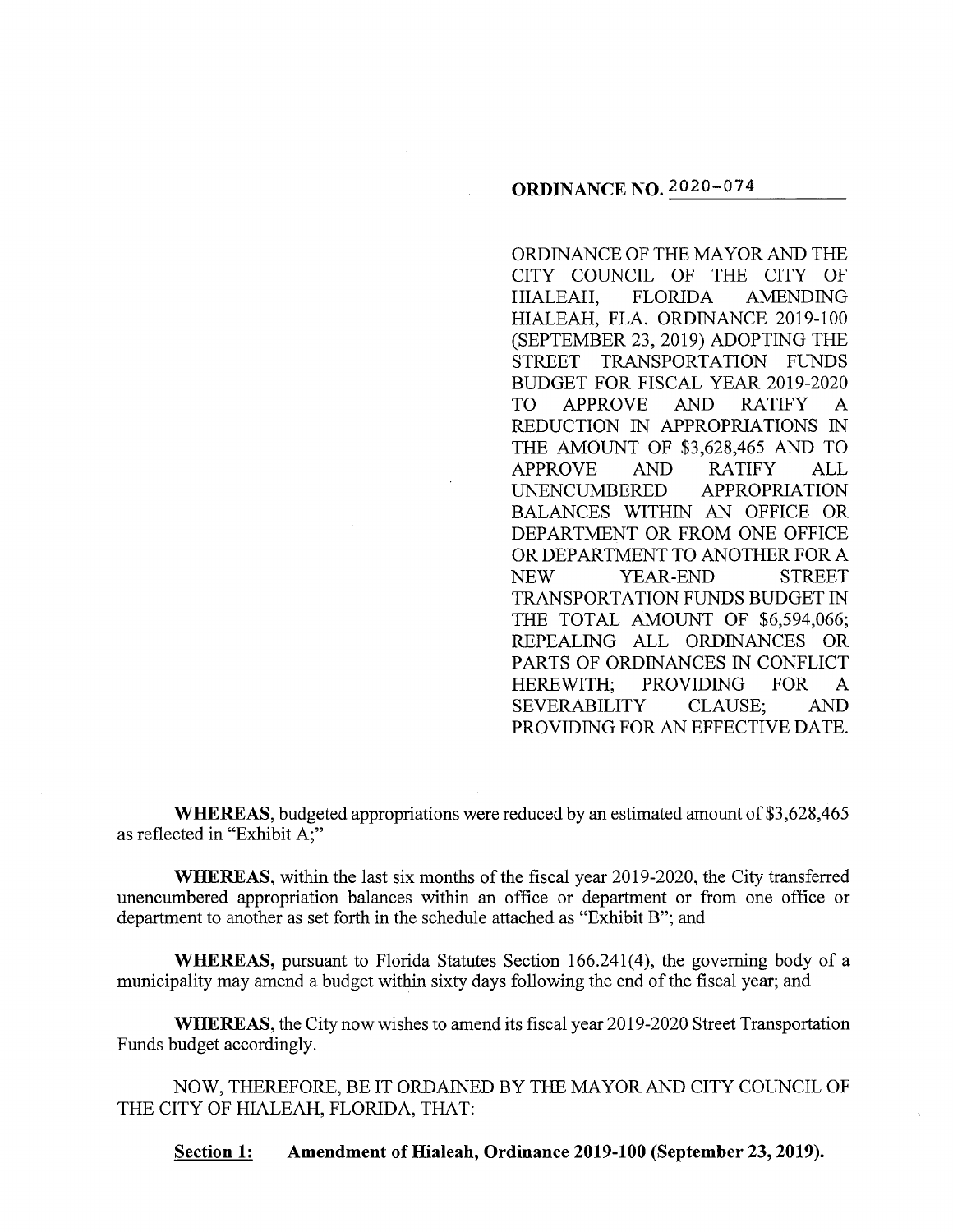# Ordinance No.2020-074 Page 2

The Operating Budget for the City of Hialeah, Florida, for the Fiscal Year 2019-2020, approved and adopted by Hialeah Ordinance No. 2019-100 (September 23, 2019) is hereby amended to reflect a reduction of \$3,628,465 in budgeted appropriations for a new year-end total Street Transportation Funds budget in the amount of \$6,594,066. All appropriations between within an office or department or from one office or department to another and all supplemental appropriations for Fiscal Year 2019-2020, not previously approved by Council, are hereby approved, confirmed and ratified.

## **Section 2: Repeal of Ordinances in Conflict.**

All ordinances or parts of ordinances in conflict herewith are hereby repealed to the extent of such conflict.

### **Section 3: Penalties**

Any person, business, association, corporation, partnership, or other legal entity who violates any of the provisions of this ordinance shall be assessed a civil penalty, up to a maximum of \$500.00, within the discretion of the court or administrative tribunal having jurisdiction. Each day that a violation continues shall constitute a separate violation.

#### **Section 4: Severability Clause.**

If any phrase, clause, sentence, paragraph or section of this ordinance shall be declared invalid or unconstitutional by the judgment or decree of a court of competent jurisdiction, such invalidity or unconstitutionality shall not affect any of the remaining phrases, clauses, sentences, paragraphs or sections of this ordinance.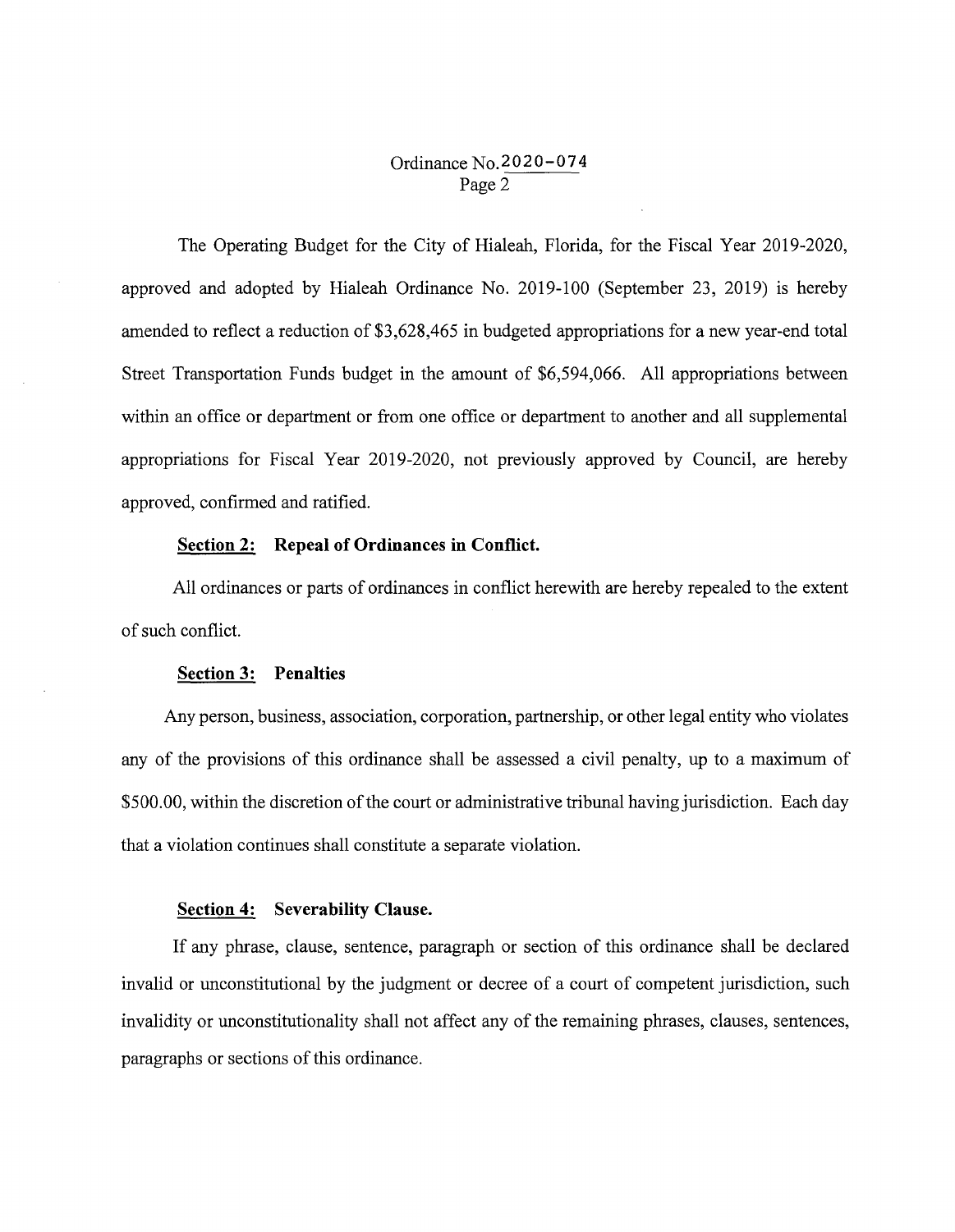Ordinance No.2020-074 Page  $3$ 

# **Section 5: Effective Date.**

This ordinance shall become effective when passed by the City Council and signed by the Mayor or at the next regularly scheduled City Council meeting, if the Mayor's signature is withheld or if the City Council overrides the Mayor's veto.

| PASSED and ADOPTED this 24 day of                                                                       | , 2020.<br>November                                                                                                                                                                                                                                 |
|---------------------------------------------------------------------------------------------------------|-----------------------------------------------------------------------------------------------------------------------------------------------------------------------------------------------------------------------------------------------------|
|                                                                                                         | Jesu's[ <i>T</i> undidor<br>Council President                                                                                                                                                                                                       |
| Approved on this day of<br>Attest:                                                                      | 2020.                                                                                                                                                                                                                                               |
| Marbelys Fatjo, City Clerk<br>Approved as to form and legal sufficiency:<br>Lorena Bravø, City Attorney | Mayor Carlos Hernandez<br>Ordinance was adopted by 4-0-3 vote with Councilmembers, De la<br>Rosa, Hernandez, Perez and Tundidor voting "Yes" and with<br>Council Member Cue-Fuente, Council Member Garcia-Roves and<br>Council Member Zogby absent. |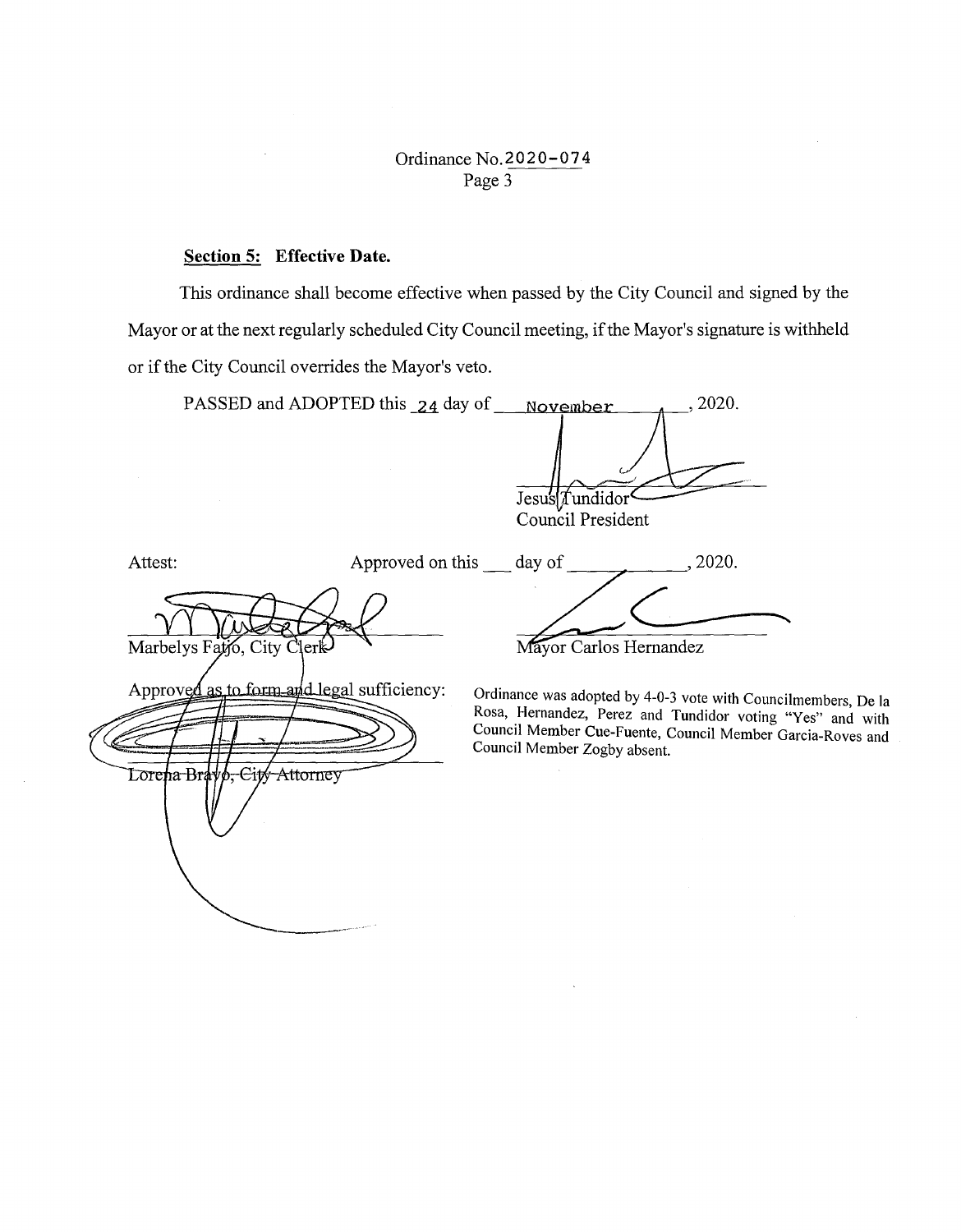# **EXHIBIT A STREETS TRANSPORTATION FUND**

 $\sim 10^{-1}$ 

|                                   | FY 2019-2020           | FY 2019-2020      |                 |
|-----------------------------------|------------------------|-------------------|-----------------|
| Revenue                           | <b>Original Budget</b> | <b>Projection</b> | <b>Variance</b> |
|                                   |                        |                   |                 |
| Local Option Fuel Tax-6 Cents     | 3,794,479              | 2,928,442         | (866, 037)      |
|                                   |                        |                   |                 |
| <u>Expense</u>                    |                        |                   |                 |
| Local Option Fuel Tax-6 Cents     | 3,794,479              | 2,928,442         | 866,037         |
|                                   |                        |                   |                 |
|                                   |                        |                   |                 |
| <b>Revenues - Expenditures</b>    | 0                      | 0                 | o               |
|                                   |                        |                   |                 |
|                                   | FY 2019-2020           | FY 2019-2020      |                 |
| Revenue                           | <b>Original Budget</b> | Projection        | <b>Variance</b> |
| Local Option Fuel Tax-3 Cents     | 1,948,199              | 1,096,450         | (851,749)       |
|                                   |                        |                   |                 |
|                                   |                        |                   |                 |
| <b>Expense</b>                    |                        |                   |                 |
| Local Option Fuel Tax-6 Cents     | 1,948,199              | 1,096,450         | 851,749         |
|                                   |                        |                   |                 |
| <b>Revenues - Expenditures</b>    | 0                      | 0                 |                 |
|                                   |                        |                   |                 |
|                                   | FY 2019-2020           | FY 2019-2020      |                 |
| Revenue                           | <b>Original Budget</b> | <b>Projection</b> | <b>Variance</b> |
|                                   |                        |                   |                 |
| <b>CITT Surtax-Infrastructure</b> | 4,479,853              | 2,569,174         | (1,910,679)     |
|                                   |                        |                   |                 |
| Expense                           |                        |                   |                 |
| <b>CITT Surtax-Infrastructure</b> | 4,479,853              | 2,569,174         | 1,910,679       |
|                                   |                        |                   |                 |
| <b>Revenues - Expenditures</b>    | 0                      | 0                 | 0               |
|                                   |                        |                   |                 |
|                                   | FY 2019-2020           | FY 2019-2020      |                 |
|                                   | <b>Original Budget</b> |                   |                 |
|                                   |                        | <b>Projection</b> | <b>Variance</b> |
|                                   |                        |                   |                 |
| <b>Revenue Total</b>              | 10,222,531             | 6,594,066         | (3,628,465)     |
| <b>Expense Total</b>              | 10,222,531             | 6,594,066         | 3,628,465       |
| <b>Revenues - Expenditures</b>    | Λ                      | 0                 | Λ               |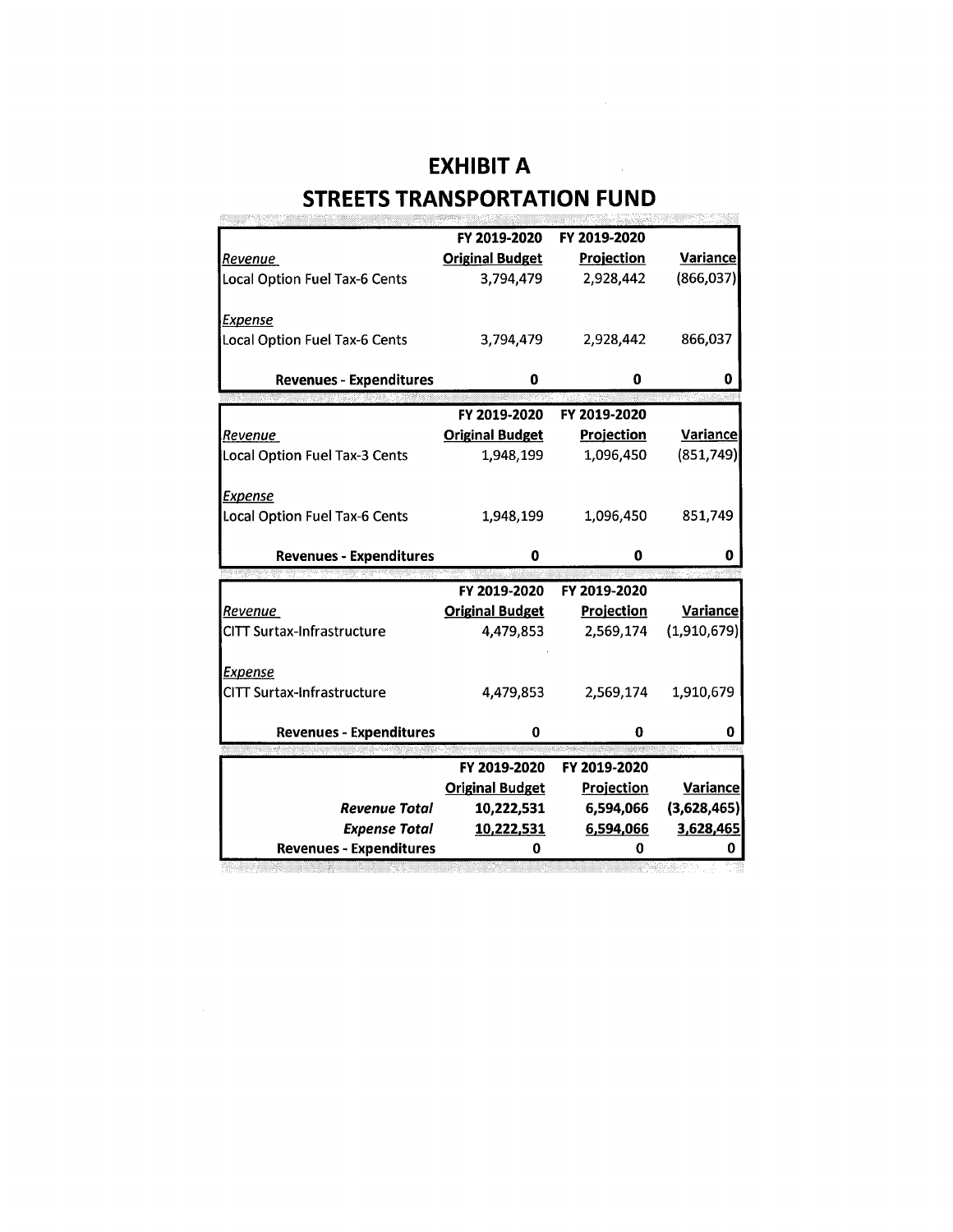

# FY 2019-2020 Year End COMPLETED Budget Transfers **Streets**  $(April 2020 - September 2020)$ <br>EXHIBIT: B



|                     | <b>FUNDING</b><br>∶SOURCE∛ | DATE:<br><b>POSTED</b> | <b>ACCOUNT DESCRIPTION</b>                                                             | ADJUSTMENT<br><b>AMOUNT</b> | PRECENT<br><b>CHANGE</b> | <b>TRANSFERRED</b><br>FROM | <b>COMMENTS</b>                       |
|---------------------|----------------------------|------------------------|----------------------------------------------------------------------------------------|-----------------------------|--------------------------|----------------------------|---------------------------------------|
| <b>MENT NAME</b>    |                            |                        |                                                                                        |                             |                          |                            |                                       |
| 5 (6 CENTS)         | SR (101)                   | 08/10/20               | <b>Contingency Reserve</b><br>Capital Outlay - Vehicles                                | (23,000.00)<br>23,000.00    |                          | <b>Operating Expenses</b>  | To Fund Impact Fees Consultant        |
|                     |                            | 06/01/20               | Capital Outlay - Tree Planting-(MDC/CITY)<br>Capital Outlay - Landscaping              | (34, 281.61)<br>34,281.61   |                          |                            | To Fund Tree Planting Agreement Match |
| <b>TAL</b>          |                            |                        |                                                                                        | \$0.00                      | 0.00%                    |                            |                                       |
| RTAX TRANSPORTATION | SR (120)                   |                        | 08/20/20 Capital Outlay-Construction in Progress<br>Capital Outlay-Roadway Resurfacing | (529,000.00)<br>529,000.00  |                          | <b>Operating Expenses</b>  | <b>To Fund Resurfacing</b>            |
| <b>TAL</b>          |                            |                        |                                                                                        | \$0.00                      | $0.00\%$                 |                            |                                       |
| <b>TOTAL</b>        |                            |                        |                                                                                        | \$0.00                      |                          |                            |                                       |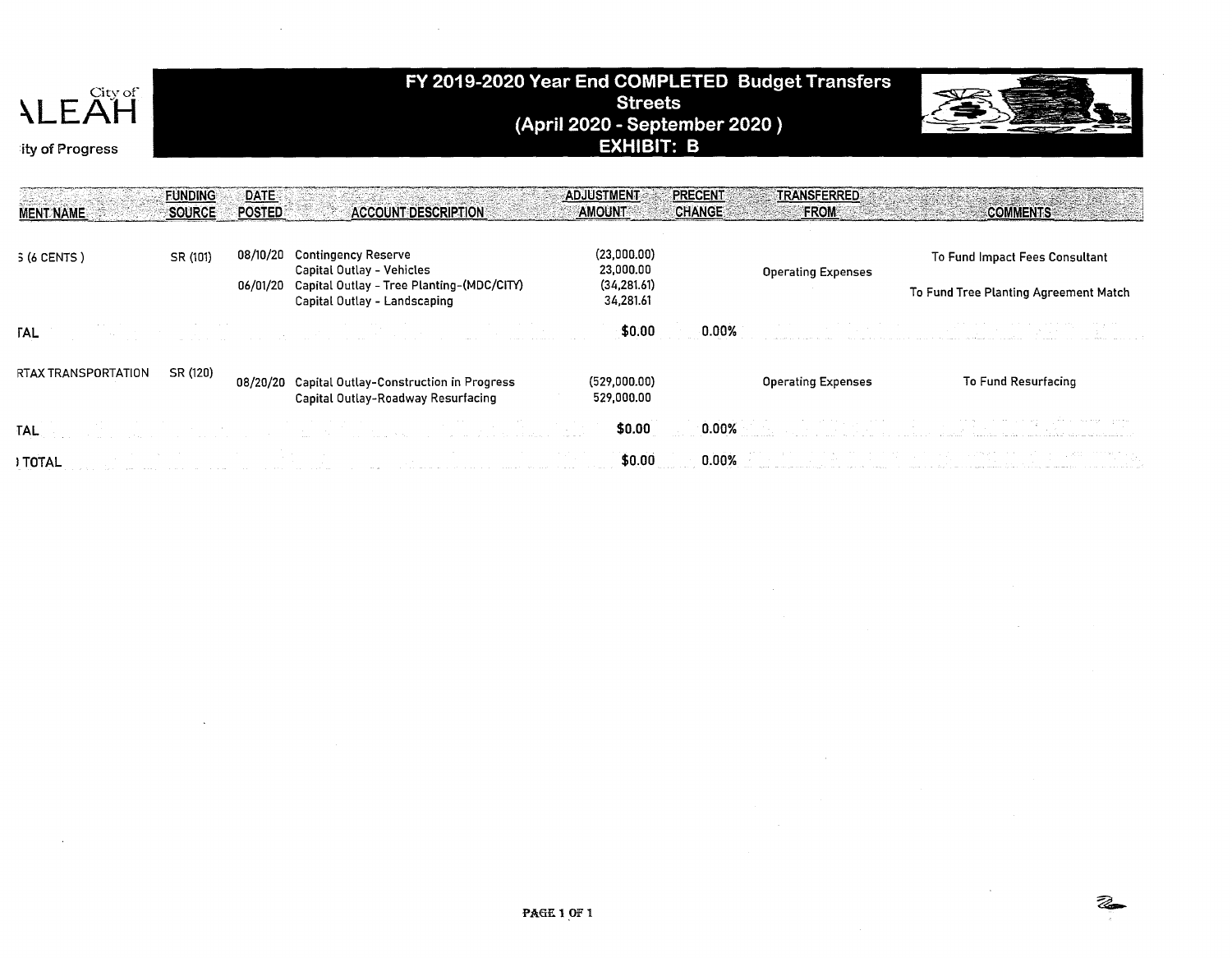#### **ORDINANCE NO.** 2019-100

ORDINANCE OF THE MAYOR AND THE CITY COUNCIL OF THE CITY OF HIALEAH, FLOR1DA AMENDING HIALEAH, FLA ORDINANCE 2018-092 (SEPTEMBER 24, 2018) THAT ADOPTED THE STREET TRANSPORTATION FUND BUDGET FOR FISCAL YEAR 2018-2019 TO APPROVE SUPPLEMENTAL APPROPRlATIONS IN THE AMOUNT OF \$620,570 AND TO APPROVE AND RATIFY ALL UNECUMBERED APPRORIATION BALANCE TRANSFERS WITHIN AN OFFICE OR DEPARTMENT OR FROM ONE OFFICE OR DEPARTMENT TO ANOTHER FOR A NEW, YEAR-END STREET TRANSPORTATION FUND BUDGET IN THE TOTAL AMOUNT OF \$5,929,833; REPEALING ALL ORDINANCES OR PARTS OF ORDINANCES IN CONFLICT HEREWITH; PROVIDING PENALTY FOR VIOLATION HEREOF; PROVIDING FOR A SEVERABILITY CLAUSE; AND PROVIDING FOR AN EFFECTIVE DATE.

**WHEREAS,** at year-end the City received approximately \$620,570 in additional revenues in excess of the budgeted amount as reflected in "Exhibit A"; and

**WHEREAS,** pursuant to Florida Statutes Section 166.241(4), the governing body of a municipality may amend a budget within sixty days following the end of the fiscal year; and

**WHEREAS,** the City now wishes to amend its fiscal year 2018-2019 Streets Transportation Fund budget accordingly. ·

NOW, THEREFORE, BE IT ORDAINED BY THE MAYOR AND CITY COUNCIL OF THE CITY OF HIALEAH, FLORIDA, THAT: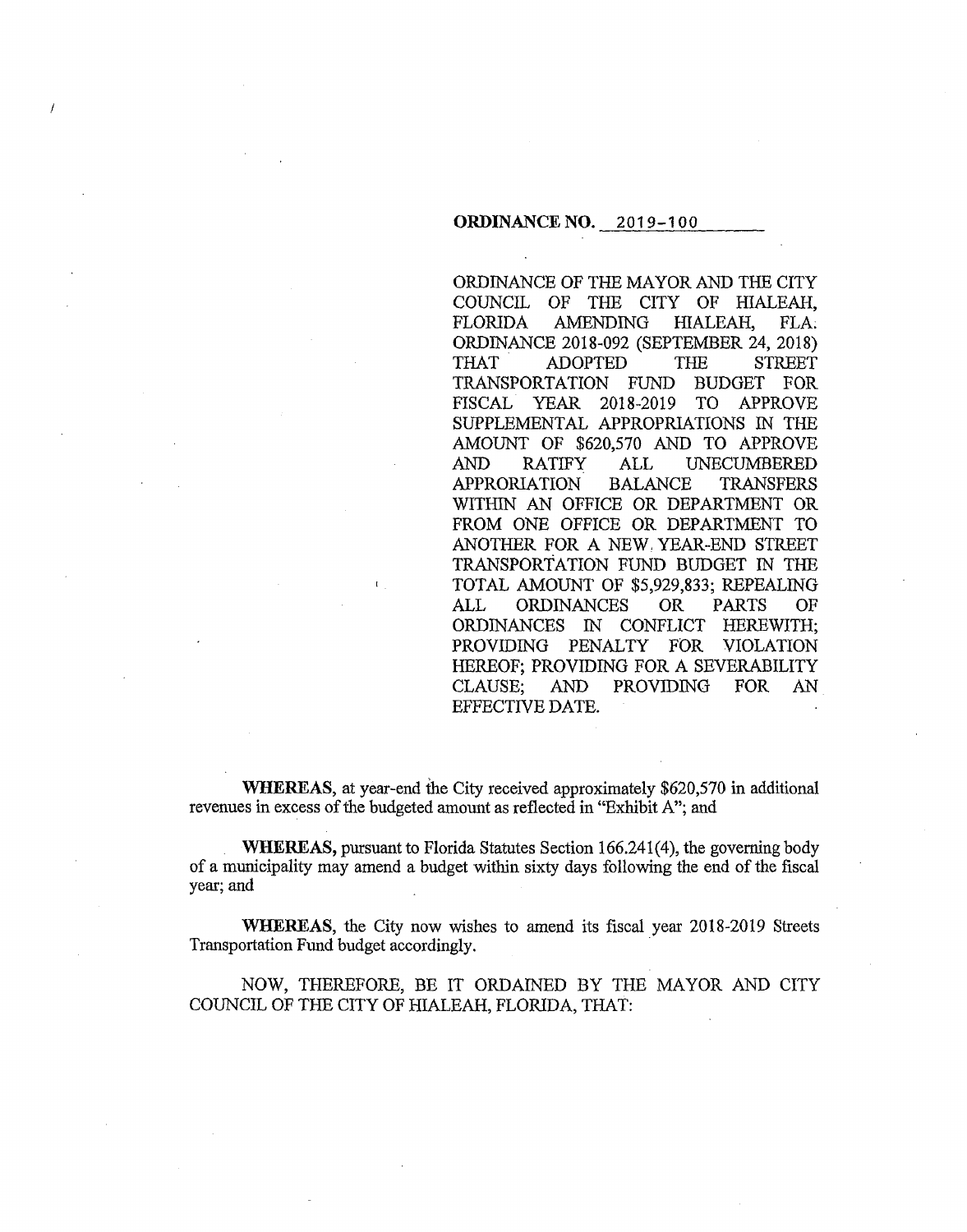## Ordinance No. 2019-100 Page 2

**2018). Section 1: Amendment of Hialeah, Ordinance 2018-092 (September 24,** 

The Street Transportation Fund Budget for the City of Hialeah, Florida, for the Fiscal Year 2018-2019, approved and adopted by Hialeah, Fla. Ordinance No. 2018-092 (September 24, 2018) is hereby amended by \$620,570 in supplemental appropriations for a new year-end total Street Transportation Fund Budget in an amount of \$5,929,833. All appropriations within an office or department or from one office or department to another and all supplemental appropriations for Fiscal Year 2018-2019, not previously approved by Council, are hereby approved, confirmed and ratified.

#### **Section 2: Repeal of Ordinances in Conflict.**

All ordinances or parts of ordinances in conflict herewith are hereby repealed to the extent of such conflict.

#### **Section 3: Penalties.**

 $\bigg\}$ 

Any person, business, association, corporation, partnership or other legal entity who violates any of the provisions of this ordinance shall be assessed a civil penalty, up to a maximum of \$500.00, within the discretion of the court or administrative tribunal having jurisdiction. Each day that a violation continues shall constitute a separate violation.

#### **Section 4: Severability Clause.**

If any phrase, clause, sentence, paragraph or section of this ordinance shall be declared invalid or unconstitutional by the judgment or decree of a court of competent jurisdiction, such invalidity or unconstitutionality shall not affect any of the remaining phrases, clauses, sentences, paragraphs or sections of this ordinance.